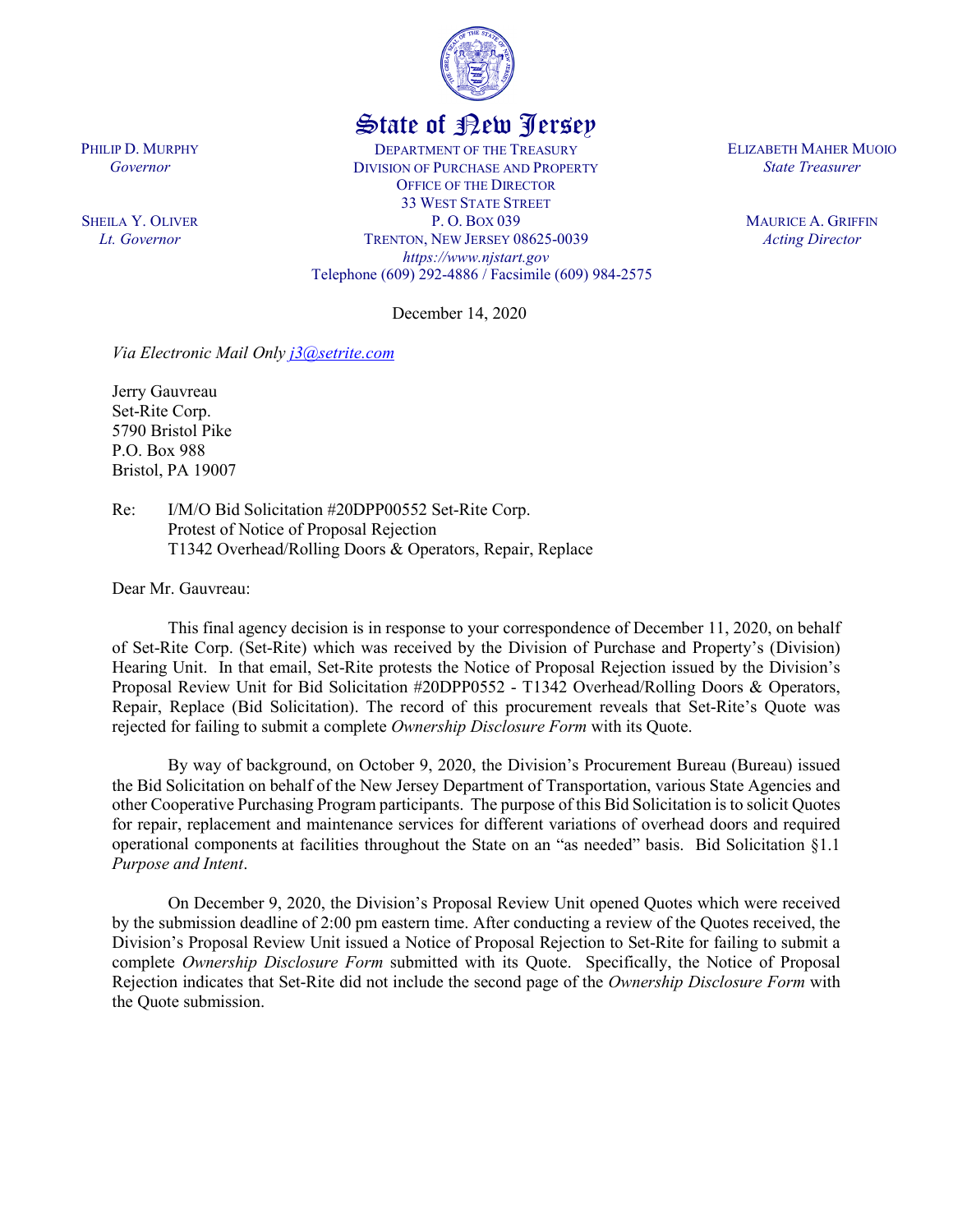In response to the Notice of Proposal Rejection, on December 11, 2020, Set-Rite wrote to the Division's Hearing Unit stating "I would like to protest the ruling for rejection for T1343 for Overhead/Rolling Doors & Operators, Repair/Replace, DOT & Other Agencies." With the protest, Set-Rite included a copy of the full *Ownership Disclosure Form*.

In consideration of Set-Rite's protest, I have reviewed the record of this procurement, including the Bid Solicitation, Set-Rite's Quote and protest, the relevant statutes, regulations and case law. The review of the record has provided me with the information necessary to determine the facts of this matter and to render an informed final agency decision on the merits of the protest.

The Division's administrative regulations that govern the advertised procurement process establish certain requirements that must be met in order for a Quote to be accepted. Those regulations provide in relevant part that:

> (a) In order to be eligible for consideration for award of contract, the bidder's proposal shall<sup>[1](#page-1-0)</sup> conform to the following requirements or be subject to designation as a non-responsive proposal for non-compliance:

… 4. Contain all RFP-required certifications, forms, and attachments, completed and signed as required. An RFP may designate certain forms and/or certifications that need not be included in the bidder's proposal but that must be provided by a successful bidder upon request prior to an award of contract;

[N.J.A.C. 17:12-2.2(a), emphasis added.]

l

If the requirements of N.J.A.C. 17:12-2.2 are not met, a Quote must be rejected. This regulation mandates stringent enforcement to maintain the equal footing of all Vendors {Bidders} and to ensure the integrity of the State's bidding process.

The subject solicitation was comprised of the Bid Solicitation, other documents and mandatory forms which were specifically addressed in Bid Solicitation Section 4.0 *Quote Preparation and Submission* which states in pertinent part:

> Vendor's {Bidder's} failure to complete, sign and submit the forms in Section 4.4.1.2 shall be cause to reject its Quote as non-responsive.

> [Bid Solicitation § 4.4.1.2 *NJ Standard Bid Solicitation Forms Required With The Quote*.]

Among those forms required to be submitted with the Quote is the *Ownership Disclosure Form.*  With respect to ownership, the New Jersey Legislature, in implementing N.J.S.A. 52:25-24.2, mandated that a Vendor {Bidder} must supply its ownership information, prior to or with its Quote, to be eligible to enter into a Blanket P.O. with the State. N.J.SA. 52:25-24.2 states, in pertinent part:

> No corporations, partnership, or limited liability company shall be awarded any [Blanket P.O] nor shall any agreement be entered into for the performance of any work or the furnishing of any materials or supplies, the cost of which is to be paid with or out of any public funds, by the State,

<span id="page-1-0"></span><sup>1</sup> "Shall Denotes that which is a mandatory requirement." Bid Solicitation Section 2.2 *General Definitions*.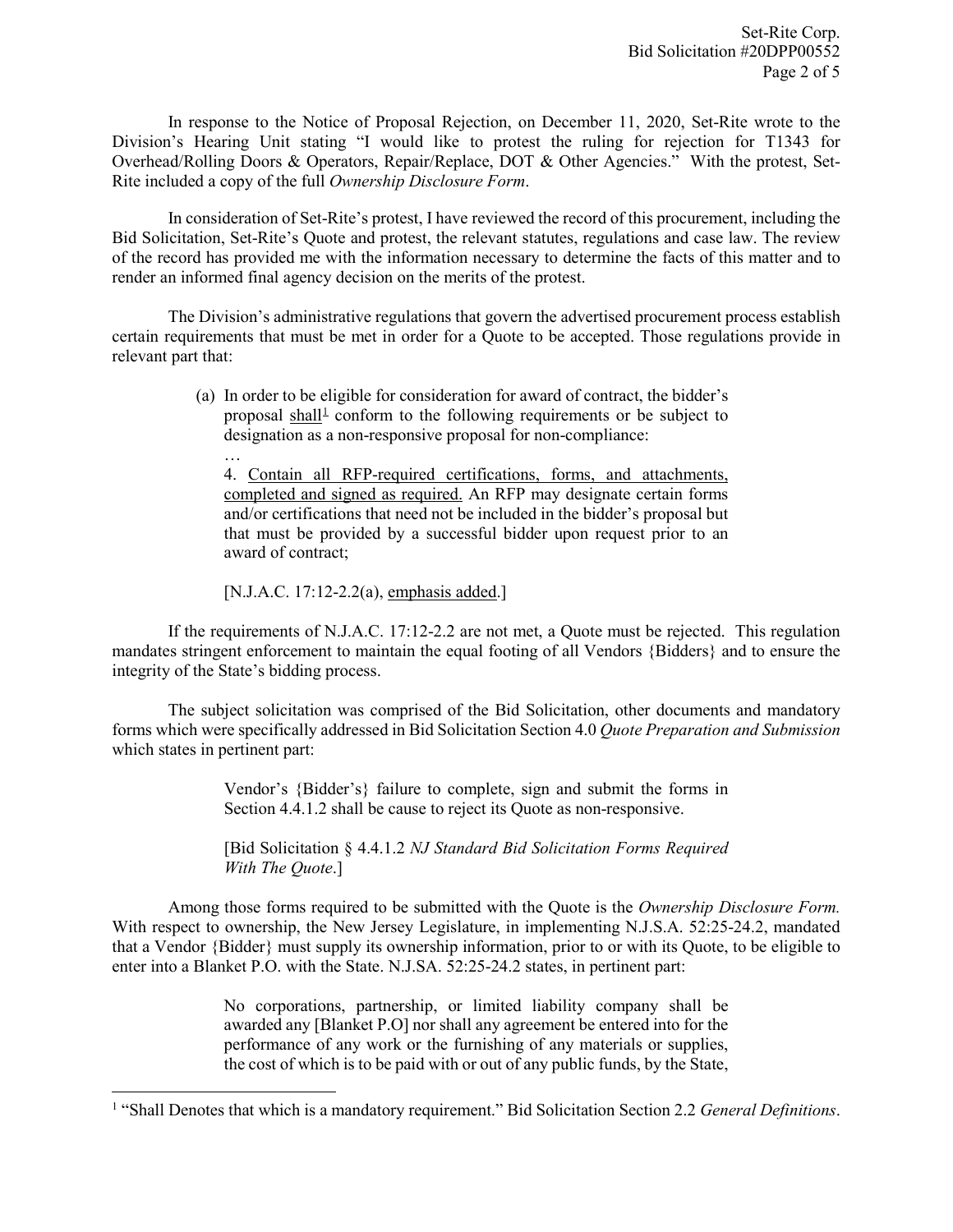or any county, municipality or school district, or any subsidiary agency of the State, or of any county, municipality or school district, or by any authority, board, or commission which exercises governmental functions, unless prior to the receipt of the bid or accompanying the bid, of said corporation, said partnership, or said limited liability company there is submitted a statement setting for the names and addresses of all stockholders in the corporation who own 10 percent or more of its stock, of any class, or of all individual partners in the partnership who own a 10 percent or greater interest therein, or of all members in the limited liability company who own a 10 percent or greater interest therein as the case may be, shall also be listed. The disclosure shall be continued until names and addresses of every noncorporate stockholder, and individual partner, and member exceeding the 10 percent ownership criteria established in this act, has been listed.

The *Ownership Disclosure Form* is specifically discussed in Bid Solicitation Section § 4.4.1.2.1 which states in part:

> Pursuant to N.J.S.A. 52:25-24.2, in the event the Vendor {Bidder} is a corporation, partnership or limited liability company, the Vendor {Bidder} must complete an Ownership Disclosure Form.

> A current completed Ownership Disclosure Form must be received prior to or accompany the submitted Quote. A Vendor's {Bidder's} failure to submit the completed and signed form with its Quote will result in the rejection of the Quote as non-responsive and preclude the award of a Blanket P.O. to said Vendor {Bidder} unless the Division has on file a signed and accurate Ownership Disclosure Form dated and received no more than six (6) months prior to the Quote submission deadline for this procurement. If any ownership change has occurred within the last six (6) months, a new Ownership Disclosure Form must be completed, signed and submitted with the Quote.

In order to make this process of certifying easier, the Division provides to the bidding community the *Ownership Disclosure Form*, a two-page document, to be completed in order for Vendor {Bidder} to comply with the statutory requirements. As noted above, Set-Rite only submitted page one of the *Ownership Disclosure Form* with its Quote. See the screenshot below.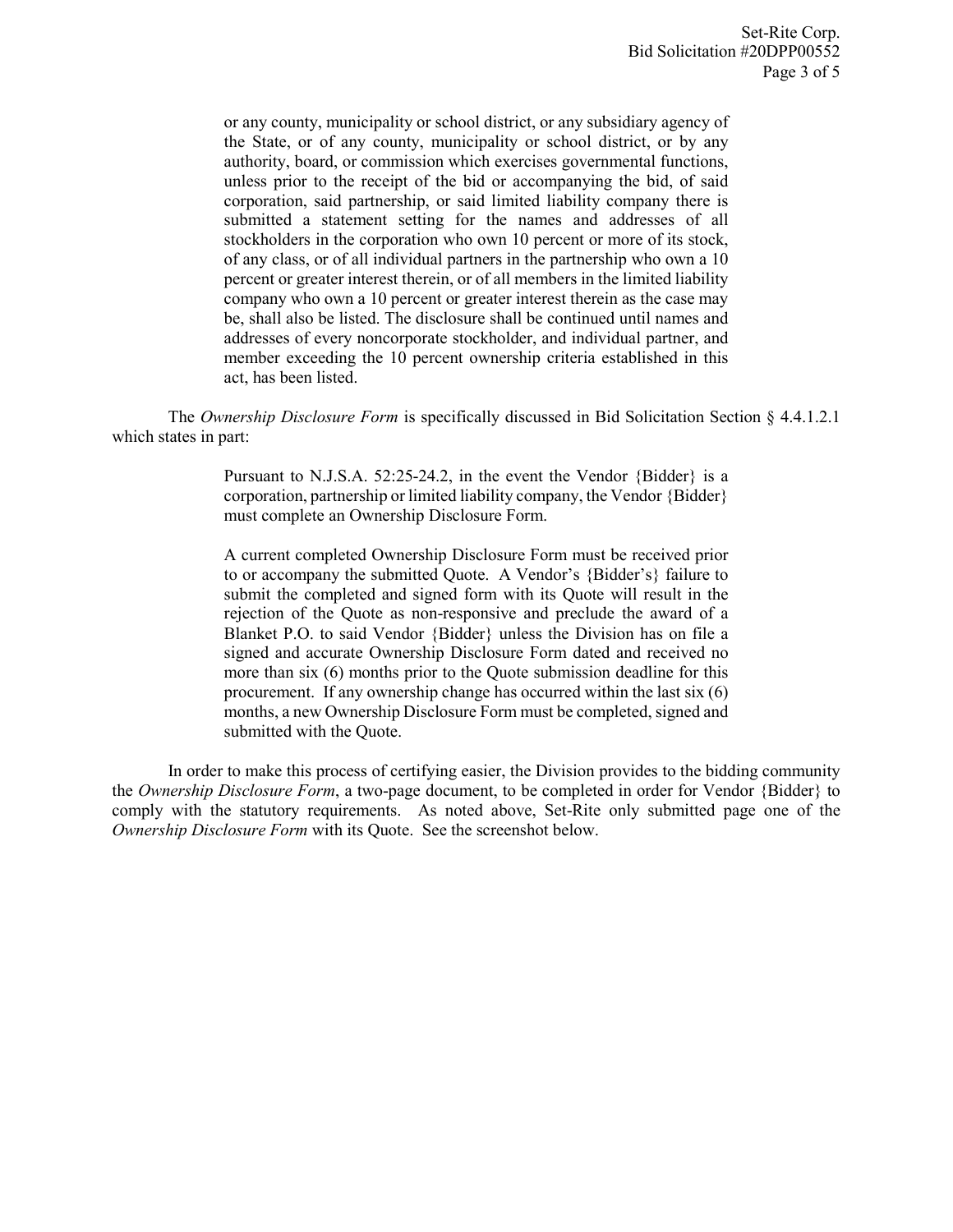|                                                                                                  | 33 WEST STATE STREET, P.O. BOX 230<br>TRENTON, NEW JERSEY 08625-0230 |                                                                              |  |                                                                                                                                                                                                                                                                   |  |            |     |
|--------------------------------------------------------------------------------------------------|----------------------------------------------------------------------|------------------------------------------------------------------------------|--|-------------------------------------------------------------------------------------------------------------------------------------------------------------------------------------------------------------------------------------------------------------------|--|------------|-----|
|                                                                                                  |                                                                      |                                                                              |  | <b>OWNERSHIP DISCLOSURE FORM</b>                                                                                                                                                                                                                                  |  |            |     |
| <b>BID SOLICITATION #:</b>                                                                       |                                                                      | 20DPP00852                                                                   |  | VENDOR (BIDDER): Set-Rite Corporation                                                                                                                                                                                                                             |  |            |     |
|                                                                                                  |                                                                      |                                                                              |  | ALL PARTIES ENTERING INTO A CONTRACT WITH THE STATE ARE REQUIRED TO PROVIDE THE<br>INFORMATION REQUESTED PURSUANT TO N.J.S.A. 52:25-24.2.<br>PLEASE NOTE THAT IF THE VENDOR/BIDDER IS A NON-PROFIT ENTITY, THIS FORM IS NOT REQUIRED.                             |  |            |     |
|                                                                                                  |                                                                      |                                                                              |  | PART 1                                                                                                                                                                                                                                                            |  |            |     |
|                                                                                                  |                                                                      |                                                                              |  |                                                                                                                                                                                                                                                                   |  | <b>YES</b> | NO. |
|                                                                                                  |                                                                      | liability companies owning a 10% or greater interest in the Vendor (Bidder)? |  | Are there any individuals, partners, members, stockholders, corporations, partnerships, or limited                                                                                                                                                                |  | ⊡          | □   |
|                                                                                                  |                                                                      |                                                                              |  |                                                                                                                                                                                                                                                                   |  |            |     |
| NAME                                                                                             |                                                                      | Jerry Gauvreau Jr                                                            |  | who own 10 percent or more of its stock, of any class; (b) all individual partners in the partnership who own a 10 percent or<br>greater interest therein; or, (c) all members in the limited liability company who own a 10 percent or greater interest therein. |  |            |     |
| <b>ADDRESS 1</b>                                                                                 |                                                                      |                                                                              |  |                                                                                                                                                                                                                                                                   |  |            |     |
| <b>ADDRESS 2</b>                                                                                 |                                                                      |                                                                              |  |                                                                                                                                                                                                                                                                   |  |            |     |
| CITY                                                                                             |                                                                      |                                                                              |  |                                                                                                                                                                                                                                                                   |  |            |     |
|                                                                                                  |                                                                      |                                                                              |  |                                                                                                                                                                                                                                                                   |  |            |     |
| NAME                                                                                             |                                                                      | Jerry Gauvreau III                                                           |  |                                                                                                                                                                                                                                                                   |  |            |     |
| <b>ADDRESS 1</b>                                                                                 |                                                                      |                                                                              |  |                                                                                                                                                                                                                                                                   |  |            |     |
| <b>ADDRESS 2</b>                                                                                 |                                                                      |                                                                              |  |                                                                                                                                                                                                                                                                   |  |            |     |
|                                                                                                  |                                                                      |                                                                              |  |                                                                                                                                                                                                                                                                   |  |            |     |
| CITY                                                                                             |                                                                      |                                                                              |  |                                                                                                                                                                                                                                                                   |  |            |     |
|                                                                                                  |                                                                      |                                                                              |  |                                                                                                                                                                                                                                                                   |  |            |     |
|                                                                                                  |                                                                      | Reid Ballard                                                                 |  |                                                                                                                                                                                                                                                                   |  |            |     |
|                                                                                                  |                                                                      |                                                                              |  |                                                                                                                                                                                                                                                                   |  |            |     |
|                                                                                                  |                                                                      |                                                                              |  |                                                                                                                                                                                                                                                                   |  |            |     |
|                                                                                                  |                                                                      |                                                                              |  |                                                                                                                                                                                                                                                                   |  |            |     |
|                                                                                                  |                                                                      |                                                                              |  |                                                                                                                                                                                                                                                                   |  |            |     |
|                                                                                                  |                                                                      |                                                                              |  |                                                                                                                                                                                                                                                                   |  |            |     |
|                                                                                                  |                                                                      |                                                                              |  | <b>STATE</b>                                                                                                                                                                                                                                                      |  |            |     |
|                                                                                                  |                                                                      |                                                                              |  |                                                                                                                                                                                                                                                                   |  | ZIP        |     |
|                                                                                                  |                                                                      |                                                                              |  |                                                                                                                                                                                                                                                                   |  |            |     |
| NAME<br><b>ADDRESS 1</b><br><b>ADDRESS 2</b><br>CITY<br>NAME<br><b>ADORESS 2</b><br>CITY<br>NAME |                                                                      |                                                                              |  |                                                                                                                                                                                                                                                                   |  |            |     |
|                                                                                                  |                                                                      |                                                                              |  |                                                                                                                                                                                                                                                                   |  |            |     |
| ADDRESS 1<br>ADDRESS 1<br><b>ADDRESS 2</b><br>CITY                                               |                                                                      |                                                                              |  | <b>STATE</b>                                                                                                                                                                                                                                                      |  | ZIP        |     |
|                                                                                                  |                                                                      |                                                                              |  |                                                                                                                                                                                                                                                                   |  |            |     |
|                                                                                                  |                                                                      |                                                                              |  |                                                                                                                                                                                                                                                                   |  |            |     |
|                                                                                                  |                                                                      |                                                                              |  |                                                                                                                                                                                                                                                                   |  |            |     |
|                                                                                                  |                                                                      |                                                                              |  |                                                                                                                                                                                                                                                                   |  |            |     |
|                                                                                                  |                                                                      |                                                                              |  |                                                                                                                                                                                                                                                                   |  |            |     |
| Attach Additional Sheets If Necessary.                                                           |                                                                      |                                                                              |  |                                                                                                                                                                                                                                                                   |  |            |     |

As shown on the form above, Set-Rite listed three individuals, not entities, with a 10 percent or greater ownership interest in Set-Rite. No additional stockholders, partners, individuals, or entities are listed on this form. Although Page 2 of the *Ownership Disclosure Form* was not included in Set-Rite's Quote submission, since neither persons nor entities can own an interest in a person, it can be logically concluded that these three individuals are the only owners of the company. Thus, no additional information could have been submitted by Set-Rite on Page 2 of the *Ownership Disclosure Form* that would have provided additional information as to the underlying ownership structure of Set-Rite as required by N.J.S.A. 52:25- 24.2.

The fact that no other stockholders, partners, individuals, or entities own Set-Rite, can be verified by reviewing the *Two Year Chapter 51/Executive Order 117 Vendor Certification and Disclosure of Political Contributions Form* that was also submitted by Set-Rite as part of its Quote for this Bid Solicitation. As shown in the screenshot below, the only 10% or greater owners of Set-Rite, are the same three individuals. No other owners are indicated.